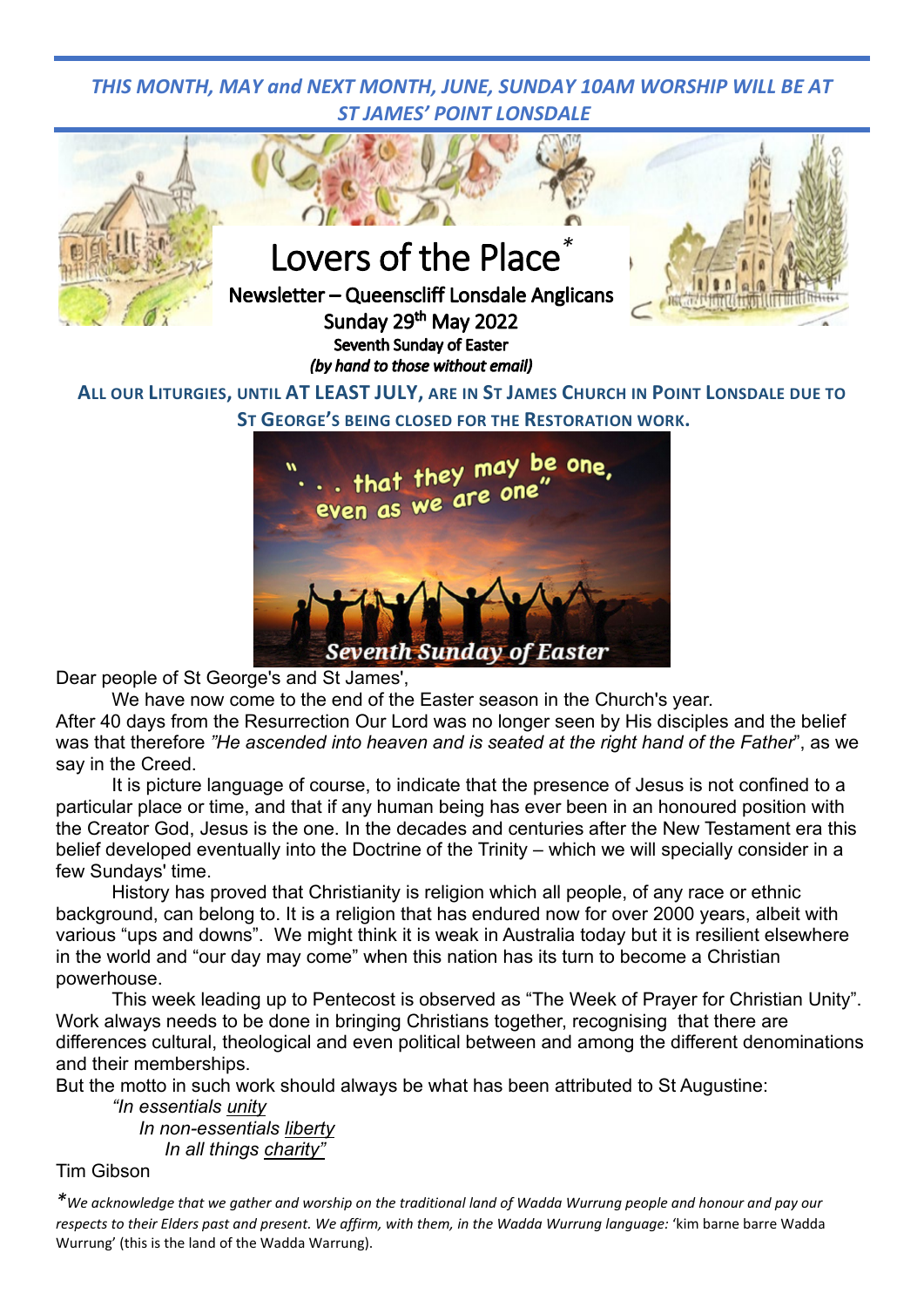

Next Sunday (5<sup>th</sup> June) is Pentecost.

How about we all wear something red, yellow or orange ... to remind us of the flames of fire at Pentecost !





# **REMINDER**

## *St George the Martyr Anglican*

 *Church Queenscliff*

## *Restoration Appeal 2022 – 2030 LAUNCH*

### *TOMORROW ALL WELCOME*

St George's Church, cnr Mercer & Hobson Streets, Queenscliff

## **Saturday, 28th May, 2022 from 2.30 to 4.00 pm**

Refreshments to follow









Dear Parishioners and Friends,

We are launching a significant fundraising appeal to complete the restoration of the historic Anglican Church of St George the Martyr, Queenscliff. It will be a step-by-step journey over several years, but the first step is nearing completion. The Tower roof, flagpole and pediments are strong and waterproof again.

Donation and Pledge forms are now available in St James Church Porch or by this link [CLICK HERE.](https://www.queensclifflonsdaleanglican.org/wp/wp-content/uploads/2022/05/Combined-donation-forms-for-QR-code.pdf) The National Trust (Victoria) holds our fundraising account and enables your donations to be tax deductible. For more information about donating or pledging, please speak to **Fiona Lindsay Warden, ph. 0428 322 208** or **Sally Hawkins Treasurer ph. 0427 651 038**

FIona Lindsay OAM - Warden & Secretary

## **PARISH SNAPSHOT**



As we do not have a full-time Vicar during this interrgenum, and we all need to take on more "jobs" and duties, I feel it is an ideal time to get the **Key Register** up to date. Please help me in this endeavor and let me know by email, text or message on what Parish and Church keys you have in your posession. Email: *[office@queensclifflonsdaleanglican.org](mailto:office@queensclifflonsdaleanglican.org) Mb Ph* 0418 581 725.

Thank you to those who have already let me know what keys they have.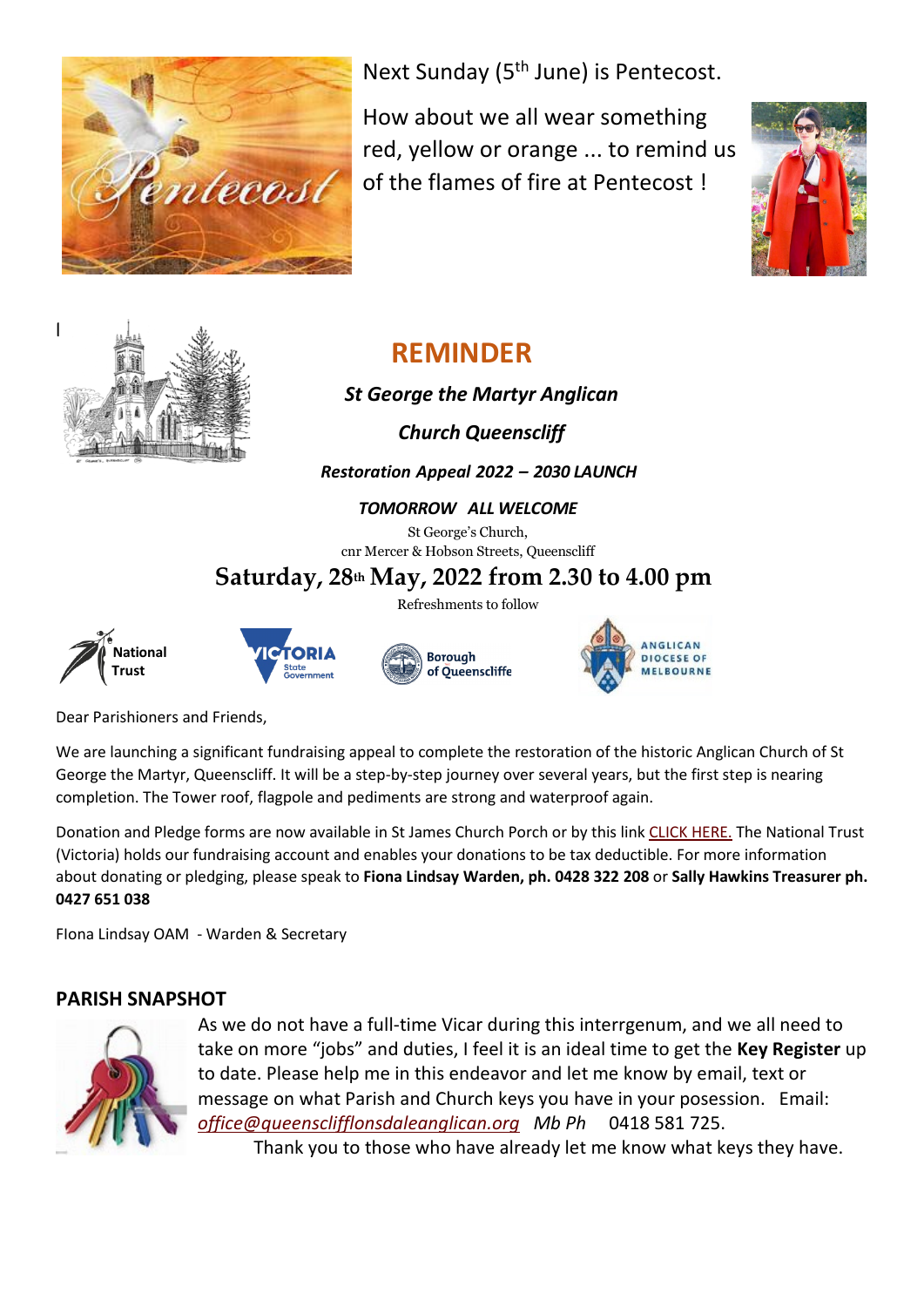## **FROM PARISH COUNCIL**

#### **Queenscliff Rural Australians for Refugees (QRAR)**

The latest news from QRAR landed in my Inbox on Saturday to say they had just received the 2021/22 Ocean Grove Rotary Volunteer Organisation Award. This is some recognition of their support for nearly 20 years for a vulnerable group of people in our community. I'm sure many parishioners are members of QRAR and contribute to their projects, but I thought it might be time to share a link to their website for others. You may recall how Sue Longmore spoke so powerfully of their work at this year's World Day of Prayer to help refugees in our communities establish new lives. I'm sure Sue and QRAR would welcome support from parishioners for their projects and activities. [https://queenscliffrar.org](https://queenscliffrar.org/)

Fiona Lindsay - Warden



'Queenscliff Lonsdale Anglicans' are members of Australian Religious Response to Climate Change (ARRCC). [Click here](https://www.arrcc.org.au/) to learn more about ARRCC and what's happening.

Parish members participate in Queenscliffe Climate

Action [\(QCA\)](https://www.queenscliffeclimateaction.org/) in partnership with the Borough in implementing the Climate Emergency Response Pla[n \(CERP\)](https://www.queenscliffe.vic.gov.au/Your-Council/News-and-projects/Completed-projects/Climate-Emergency-Response-Plan) To all in our Geelong ARRCC network,

### **MESSAGE FROM ARRCC**

Dear All,

It's time to pause and take breath. We have a new beginning and in due course we will identify the starting points in our ongoing work for *climate justice.* Community Organiser for ARRCC, Tejopala Rawls offers some thoughts on what the next steps are and can be viewed here [CLICK HERE](https://www.queensclifflonsdaleanglican.org/wp/wp-content/uploads/2022/05/ARRCC.pdf)

Tonight I head off for a 30 day retreat and I look forward to re-engaging with you upon my return (mid-July). In the meantime, please have a well-deserved rest and attend to your well-being and the well-being of those near and dear to you.

Peter Martin. Convenor- ARRCC Geelong

#### **GOSPEL OF THE DAY John 17.20-26**

20 'I ask not only on behalf of these, but also on behalf of those who will believe in me through their word, 21 that they may all be one. As you, Father, are in me and I am in you, may they also be in us, so that the world may believe that you have sent me. 22 The glory that you have given me I have given them, so that they may be one, as we are one, 23 I in them and you in me, that they may become completely one, so that the world may know that you have sent me and have loved them even as you have loved me. 24 Father, I desire that those also, whom you have given me, may be with me where I am, to see my glory, which you have given me because you loved me before the foundation of the world. 25 'Righteous Father, the world does not know you, but I know you; and these know that you have sent me. 26 I made your name known to them, and I will make it known, so that the love with which you have loved me may be in them, and I in them.'

## **READINGS FOR THIS SUNDAY 29th May 2022 including Hymns, [CLICK HERE](https://www.queensclifflonsdaleanglican.org/wp/wp-content/uploads/2022/05/2022-Easter-7-29th-May-2022-WEB-VERSION.pdf) READINGS FOR NEXT SUNDAY 5th June 202[2CLICK HERE](https://www.queensclifflonsdaleanglican.org/wp/wp-content/uploads/2022/05/Sunday-4th-June-2022.pdf)**

### **OUR PRAYERS THIS WEEK**

*Prayer of the week;* Grant, we pray, almighty God, that as we believe your only Son, our Lord Jesus Christ, to have ascended into the heavens, so we may also in heart and mind thither ascend, and with him continually dwell; who lives and reigns with you and the Holy Spirit, one God, in glory everlasting. *Amen. Nations and Peoples;* Angola, Mozambique

#### *The Church*

*Our Parish:* Committee of St Georges Queesncliff Restoration Appeal as they enter Stage 2 *Oodthenong Episcopate:* Dave Thompson, Agatha Wakyereza, June Robertson, Brimbank Anglican Church; Graeme Perkins (Locum), Christ Church, Geelong; Retired Clergy/Locums: Brian Higgins, Carlie Hannah, Daniel Gai Aleu, Margaret Hartley, Joseph Emmanuel